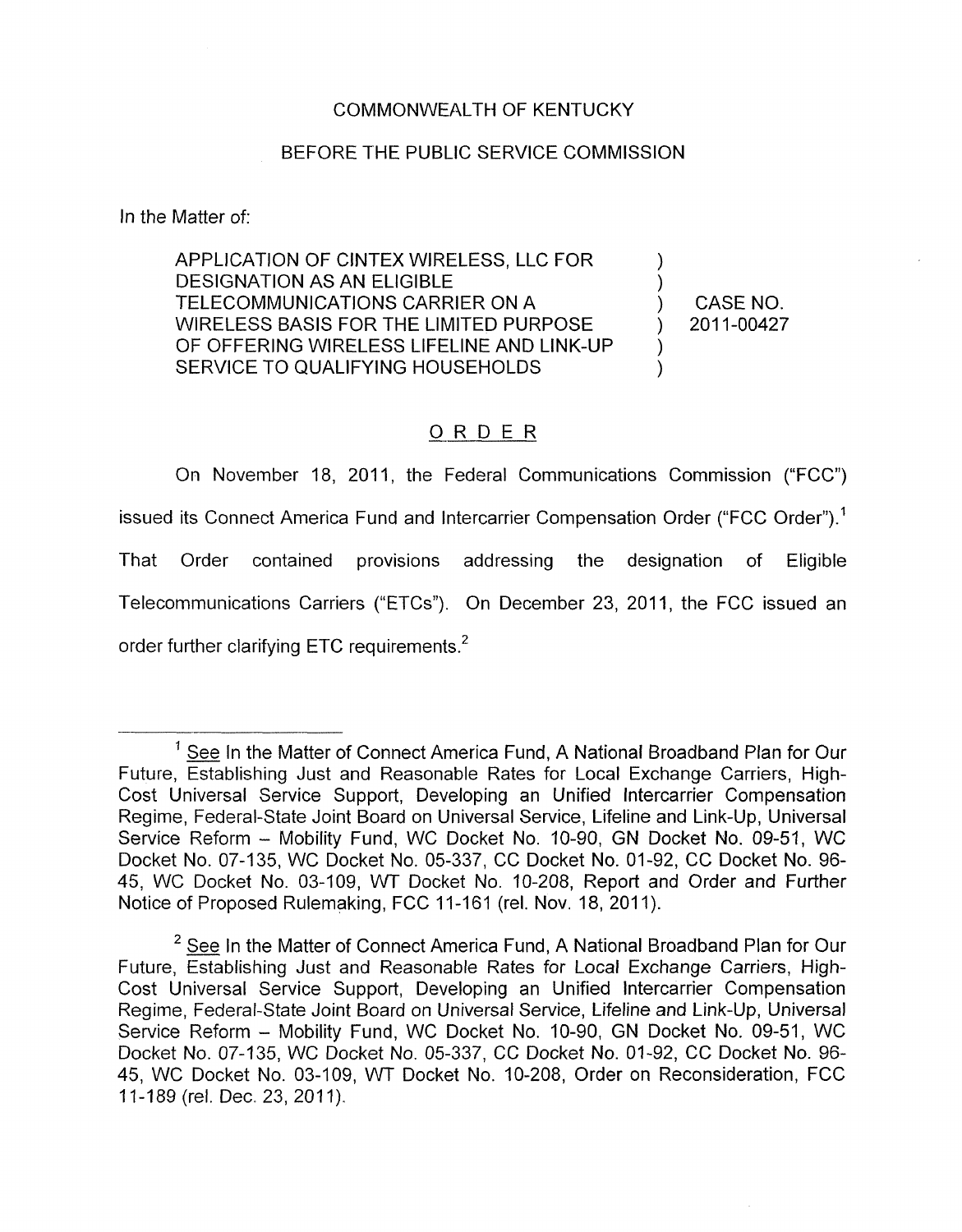The FCC's Order modifies the list of services that carriers must provide in order to obtain ETC designation *(3* 54.101 (a)). The Order removes customer access to operator services and directory assistance from the required services to be offered by ETCs. Therefore, customer access to operator services and directory assistance services is no longer supported by federal universal service support mechanisms under Section 254(c). The requirements that a carrier must fulfill in order to be granted ETC status are defined in 47 C.F.R. *5* 54.201(d). Under Section (d), the carrier must provide the supported services by "either using its own facilities or a combination of its own facilities and resale of another carrier's services."

On October 27, 2011, Cintex Wireless, LLC ("Cintex Wireless") filed a petition for designation as an ETC for the limited purpose of offering wireless Lifeline and Link-Up services. In that petition, the only services Cintex Wireless offers over its own facilities are access to operator services and access to directory assistance. $3$  Each of the other supported services are offered through a resale agreement with Sprint-Nextel.<sup>4</sup> Applying the FCC Order to Cintex's petition, the Commission finds that ETC designation can no longer be granted to carriers relying solely on one or more of the services that have now been excluded from the list of supported services by the FCC's revision of § 54.101 (a). Cintex Wireless did not state in its petition that it will provide any other services besides access to operator services and directory assistance using a combination of its own facilities and resale of another carrier's services. Therefore, the

Petition at page 7.<br><u>Id.</u> at 1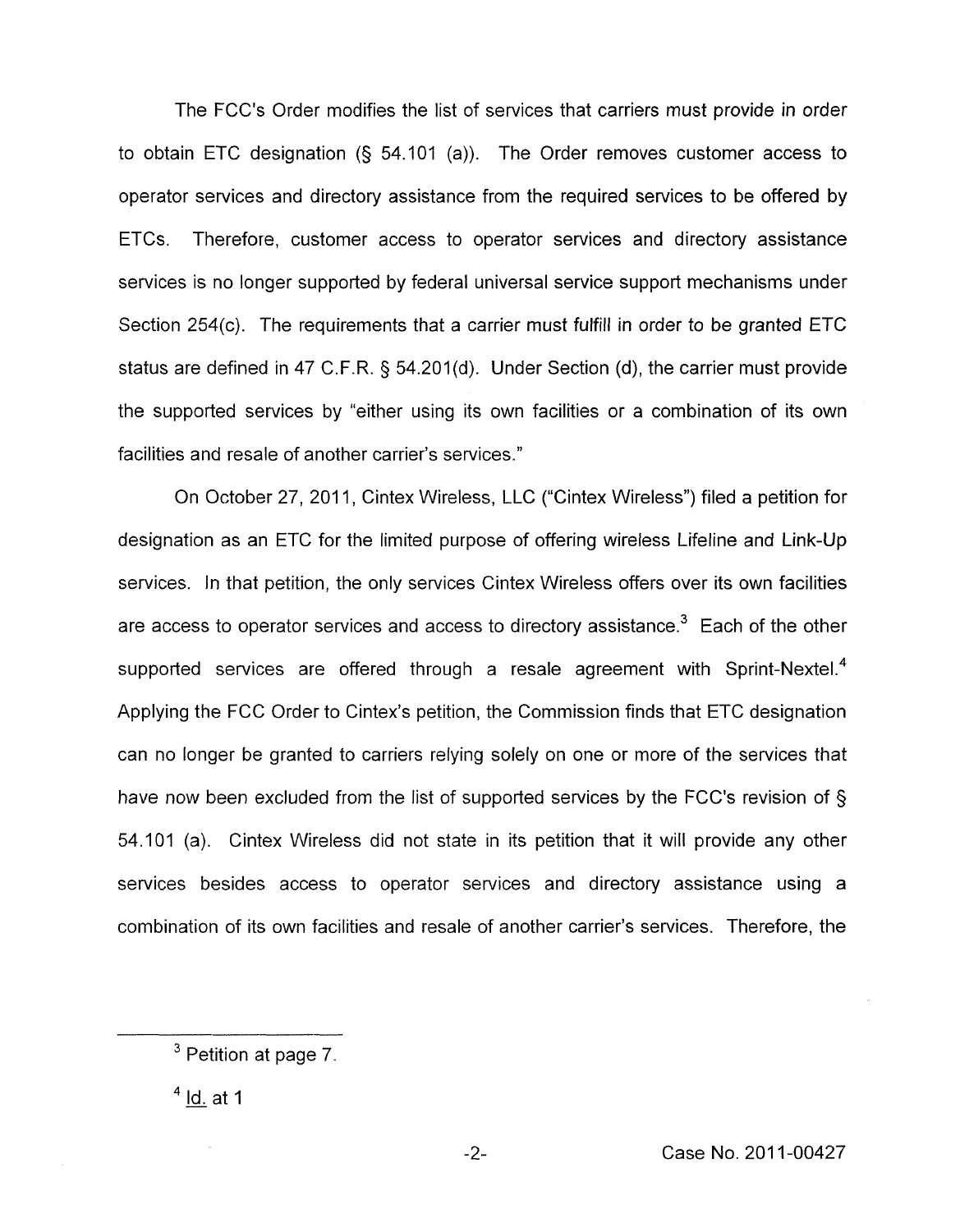Commission finds that the petition as filed by Cintex Wireless fails to meet certain prerequisite conditions for it to be designated as an ETC in Kentucky.

The Commission finds that the petition should be dismissed without prejudice for failure to meet the qualifications of an ETC. If, in the future, Cintex Wireless meets the qualifications necessary to be designated as an ETC, it may submit a new petition.

IT IS HEREBY ORDERED that the petition of Cintex Wireless is dismissed without prejudice for failure to meet the qualifications of an ETC.



 $\bigcap$ **ATTE** Exec

Case No. 2011-00427